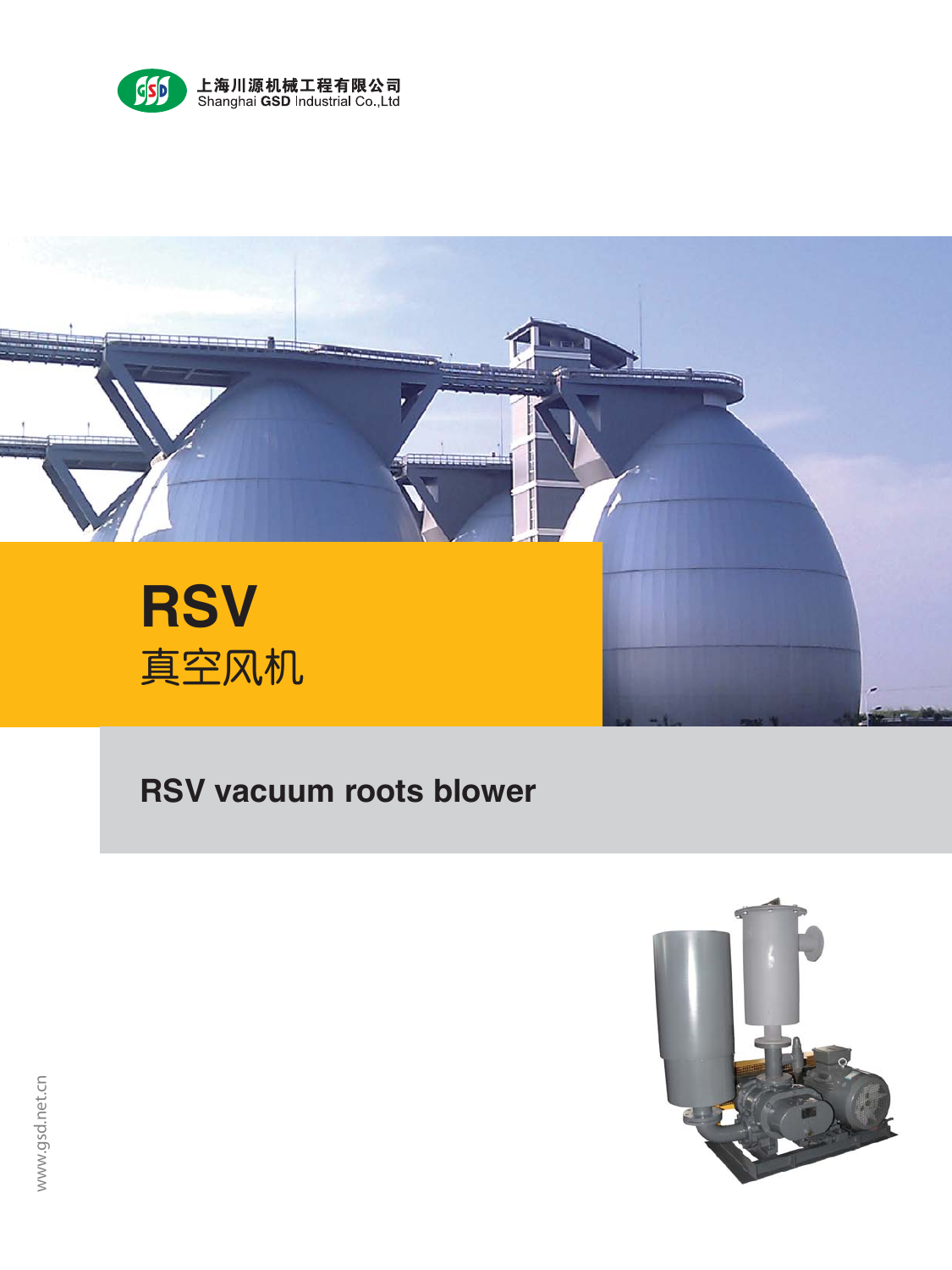# **RSV** 真空风机 RSV vacuum roots blower



#### 原理 Theory

RSV 真空风机是一种容积式风机,其负压可根 据用户的要求在允许的范围内加以调节,在机 壳内部设置有两组互朝相反方向回转的叶轮, 在叶轮与叶轮,及叶轮与壳体间仅留极小缝隙 的状态下回转。当叶轮经过吸入端时,与壳体 之间捕捉一定量的空气,随叶轮的旋转,空气 侧移,从出口端排出。在运转过程中,吸入端 管路的负压会慢慢升高,直至要求值。

RSV vacuum roots blower is a positive displacement blower, the negative pressure of which can be adjusted within the allowed range according to the requirements of users. Two groups of impellers rotating in opposite directions are arranged inside the blower shell, and rotate when the gap between the impellers as well as between the impeller and the shell is rather small. When the impellers pass through the suction end, certain air is held between the impellers and the shell. With the rotation of the impellers, the air moves aside to be exhausted from the exit end.During the operation, the negative pressure in the pipeline at the suction end will increase slowly till to the required value.

#### 特点

- 风量和压力范围大。 口径:40mm~300mm 风量: 1.01~202.9m<sup>3</sup>/min 真空压力:-1000mmAq~ -6000mmAq
- 电脑动平衡校正,低振动低噪音。
- 风量稳定,压力变化对风量之影响小。
- 特殊叶轮设计,高效率省能源。
- 构造简单坚固,无故障。
- 使用一级研磨齿轮,精度高,寿命长,低噪音。
- 严格品质管理,标准化制品。
- 叶轮采用最新之龙门刨床六轴加工法,一次加工完 成,使更换方便,其具有更高之精密度。

#### Features

- Wide range of capacity and pressure. Calibre: 40mm~300mm Capacity: 1.01~202.9m<sup>3</sup>/min Vacuum pressure: -1000mmAq~ -6000mmAq
- Low oscillation and low noise by dynamic balance which revised by computer.
- Smaller change in capacity against change in pressure.
- High efficiency due to special impeller design, great airdelivery low power.
- Simpler and solider structure, less trouble. Highest quality pilot & accurate great applied, long life and low noise assured.
- Standardized product with strict quality control. Our rotor has used the most advanced technic, one time for all working process of the six-shaft method, to enhance the precision.

01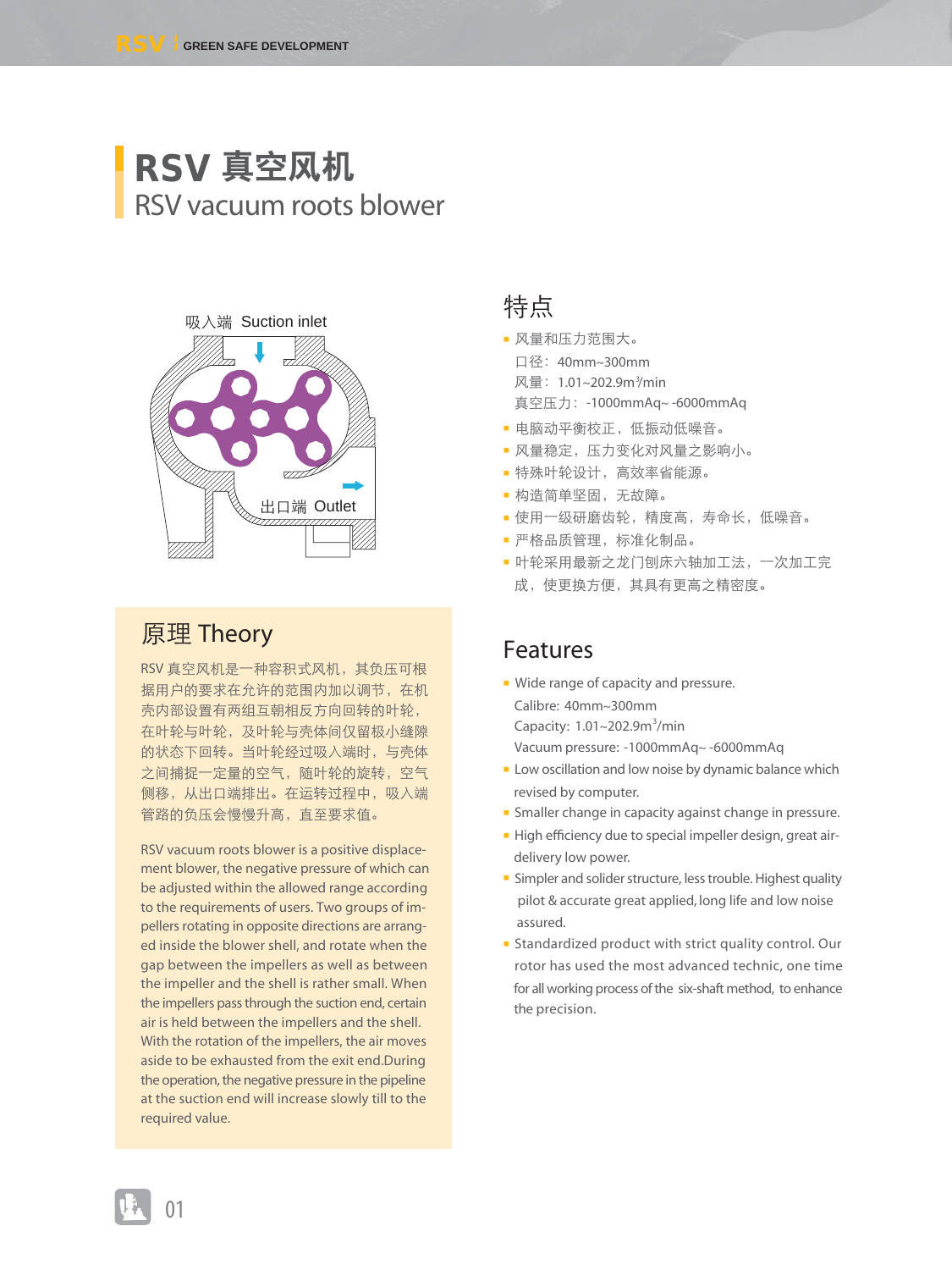## 外形结构图 Externality construction

| NO.                      | 名称    | <b>Name</b>            |
|--------------------------|-------|------------------------|
|                          | 主机    | Blower body            |
| $\overline{\phantom{a}}$ | 底座    | Foundation             |
| 3                        | 电机.   | Motor                  |
|                          | 皮带    | <b>Belt</b>            |
| 5                        | 皮带护罩  | Belt cover             |
| $\overline{6}$           | 泄压阀   | Release valve          |
|                          | 真空过滤桶 | Vacuum filter vat      |
|                          | 负压表   | Negative pressuregauge |
| 9                        | 出口消音器 | Outlet silencer        |
| 10                       | 弯头    | Elbow                  |



## 型号说明 Type description



# 结构简图 Construction

| NO.            | 名称    | <b>Name</b>        | 材质           | <b>Material</b> |
|----------------|-------|--------------------|--------------|-----------------|
|                |       |                    | <b>GB</b>    | JIS             |
| 1              | 鼓风机本体 | Casing             | HT250        | FC250           |
| $\overline{2}$ | 轴承座   | Bearing housing    | <b>HT250</b> | FC250           |
| 3              | 油箱    | Oil box            | HT250        | FC250           |
| $\overline{4}$ | 甩油片   | Oil splash         | Q235         | SS400           |
| 5              | 轴承固定片 | Bearing washer     | O235         | SS400           |
| 6              | 骨架油封  | Framework oil seal | Viton        | Viton           |
| 7              | 皮带轮   | Pulley             | HT250        | FC250           |
| 8              | 主动叶轮  | Drive rotor        | HT250        | FC250           |
| 9              | 被动叶轮  | Driven rotor       | HT250        | FC250           |
| 10             | Ⅴ型油封  | V-ring             | Viton        | Viton           |
| 11             | 轴承    | Bearing            | GCr15        | SUJ2            |
| 12             | 齿轮    | Gear               | 20GrMnTi     | <b>SCM415</b>   |
| 13             | 止动垫圈  | Lock washer        | O235         | SS400           |
| 14             | 止动螺母  | Lock nut           | 45           | <b>S45C</b>     |
| 15             | 齿轮箱   | Gear box           | HT250        | FC250           |
| 16             | 加油栓塞  | Lubrication plug   | 45           | <b>S45C</b>     |
| 17             | 润滑油面计 | Oil gauge          | Assembly     | Assembly        |
| 18             | 泄油栓塞  | Purge plug         | 45           | <b>S45C</b>     |



注:不同机型结构略有不同。 Note: Different model has a little difference.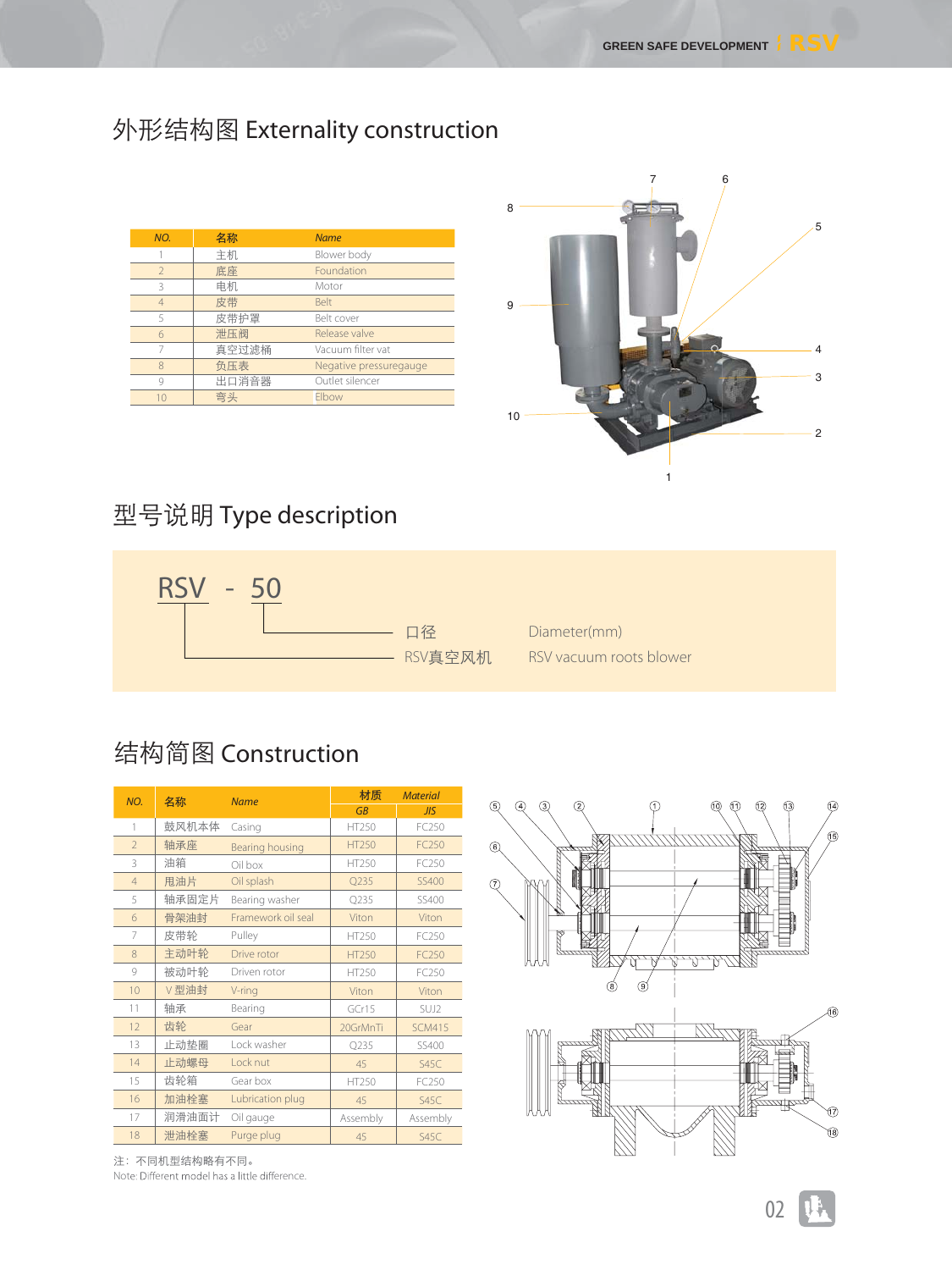| Pressure                    | atm      | kPa     | bar      | lbt/in <sup>2</sup> (psi) | $kqf/cm^2$ | $in$ Hq | ftAq   | mmHq(Torr) | mmAq  |
|-----------------------------|----------|---------|----------|---------------------------|------------|---------|--------|------------|-------|
| 1 atm                       |          | 101.325 | .01325   | 14.696                    | 1.0333     | 29.921  | 33.914 | 760        | 10333 |
| 1 kPa                       | 0.0099   |         | 0.01     | 0.145                     | 0.0102     | 0.295   | 0.335  | 7.5        | 102   |
| 1 bar                       | 0.9869   | 100     |          | 14.504                    | 1.0198     | 29.53   | 33.47  | 750        | 10198 |
| 1 lbt/in <sup>2</sup> (psi) | 0.068    | 6.894   | 0.0689   |                           | 0.0703     | 2.036   | 2.308  | 51.71      | 703   |
| 1 kgf/cm $^2$               | 0.968    | 98.062  | 0.981    | 14.228                    |            | 28.96   | 32.82  | 735.53     | 10000 |
| $1$ in Hq                   | 0.0334   | 3.3863  | 0.0339   | 0.491                     | 0.0345     |         | 1.133  | 25.4       | 345.3 |
| 1 ftAq                      | 0.0295   | 2.99    | 0.0299   | 0.434                     | 0.0305     | 0.882   |        | 22.42      | 304.8 |
| 1 mmHq(Torr)                | 0.013    | 0.1338  | 0.00138  | 0.019                     | 0.0014     | 0.04    | 0.045  |            | 13.6  |
| 1 mmAq                      | 0.000097 | 0.0098  | 0.000098 | 0.0014                    | 0.0001     | 0.003   | 0.0033 | 0.074      |       |

## 单位换算表 Conversion table

| Capacity                    | m <sup>3</sup> /min | l/min | cm <sup>3</sup> /s | $in^3/s$ | ft <sup>3</sup> /min(cfm) |
|-----------------------------|---------------------|-------|--------------------|----------|---------------------------|
| 1 m <sup>3</sup> /min       |                     | 1000  | 16667              | 1016     | 35.288                    |
| $1$ $l/min$                 | 0.001               |       | 16.67              | 1.02     | 0.0353                    |
| $1 \text{ cm}^3/\text{s}$   | 0.00006             | 0.06  |                    | 0.061    | 0.02                      |
| $1 in^3/s$                  | 0.00098             | 0.983 | 16.39              |          | 0.035                     |
| 1 ft <sup>3</sup> /min(cfm) | 0.028               | 28.32 | 471.95             | 28.8     |                           |

压力常用换算公式 Pressure Conversion Formula 1 kPa=1000Pa=1000N/m2 1mbar=10.198mmAq 1mmHg(Torr)=133.8Pa

## 性能参数 Performance parameters

|               |            |                |              |      |              |      |              |      |              |                          |                   | Qs(m <sup>3</sup> /min) Pressure(mmAq) La (kW) |                   |
|---------------|------------|----------------|--------------|------|--------------|------|--------------|------|--------------|--------------------------|-------------------|------------------------------------------------|-------------------|
| 型号            | 转速         |                | $-1000mm$ Aq |      | $-2000mm$ Aq |      | $-3000mm$ Aq |      | $-4000mm$ Aq |                          | $-5000mm$ Aq      |                                                | $-6000mm$ Aq      |
| <b>Type</b>   | <b>RPM</b> | O <sub>S</sub> | La           | Os   | La           | Os   | La           | Os   | La           | Os                       | La                | O <sub>S</sub>                                 | La                |
|               | 1250       | 1.64           | 0.35         | 1.41 | 0.69         | 1.22 | 1.04         | 1.01 | 1.38         | $\overline{\phantom{a}}$ | $\qquad \qquad -$ | $\overline{\phantom{0}}$                       | -                 |
|               | 1350       | 1.80           | 0.37         | 1.56 | 0.75         | 1.36 | 1.12         | 1.15 | 1.49         | $\overline{\phantom{m}}$ | $\qquad \qquad -$ | $\qquad \qquad -$                              | $\qquad \qquad =$ |
|               | 1450       | 1.96           | 0.4          | 1.71 | 0.80         | 1.51 | 1.20         | 1.29 | 1.60         | 1.15                     | 2.00              | 1.03                                           | 2.40              |
| <b>RSV-40</b> | 1550       | 2.11           | 0.43         | 1.85 | 0.86         | 1.65 | 1.29         | 1.43 | 1.71         | 1.29                     | 2.14              | 1.16                                           | 2.57              |
|               | 1650       | 2.27           | 0.46         | 2.01 | 0.91         | 1.80 | 1.37         | 1.57 | 1.82         | 1.43                     | 2.28              | 1.29                                           | 2.74              |
|               | 1750       | 2.42           | 0.48         | 2.16 | 0.97         | 1.96 | 1.45         | 1.71 | 1.93         | 1.57                     | 2.42              | 1.43                                           | 2.90              |
|               | 1850       | 2.58           | 0.51         | 2.30 | 1.02         | 2.10 | 1.53         | 1.85 | 2.05         | 1.71                     | 2.56              | 1.56                                           | 3.07              |
|               | 1950       | 2.73           | 0.54         | 2.46 | 1.08         | 2.25 | 1.62         | 1.99 | 2.16         | 1.84                     | 2.70              | 1.69                                           | 3.23              |
|               | 1250       | 2.66           | 0.58         | 2.24 | 1.15         | 1.86 | 1.73         | 1.59 | 2.30         | 1.42                     | 2.88              | 1.23                                           | 3.46              |
|               | 1350       | 2.92           | 0.62         | 2.49 | 1.24         | 2.10 | 1.87         | 1.83 | 2.49         | 1.65                     | 3.11              | 1.50                                           | 3.73              |
|               | 1450       | 3.18           | 0.67         | 2.73 | 1.34         | 2.34 | 2.00         | 2.06 | 2.67         | 1.87                     | 3.34              | 1.73                                           | 4.01              |
| <b>RSV-50</b> | 1550       | 3.44           | 0.71         | 2.98 | 1.43         | 2.59 | 2.14         | 2.29 | 2.86         | 2.10                     | 3.57              | 1.95                                           | 4.28              |
|               | 1650       | 3.52           | 0.76         | 3.23 | 1.52         | 2.82 | 2.28         | 2.52 | 3.04         | 2.33                     | 3.80              | 2.17                                           | 4.56              |
|               | 1750       | 3.76           | 0.81         | 3.48 | 1.61         | 3.06 | 2.42         | 2.75 | 3.22         | 2.56                     | 4.03              | 2.39                                           | 4.84              |
|               | 1850       | 4.01           | 0.85         | 3.72 | 1.70         | 3.30 | 2.56         | 2.99 | 3.41         | 2.79                     | 4.26              | 2.61                                           | 5.11              |
|               | 1950       | 4.26           | 0.90         | 3.97 | 1.80         | 3.54 | 2.70         | 3.22 | 3.59         | 3.02                     | 4.49              | 2.82                                           | 5.39              |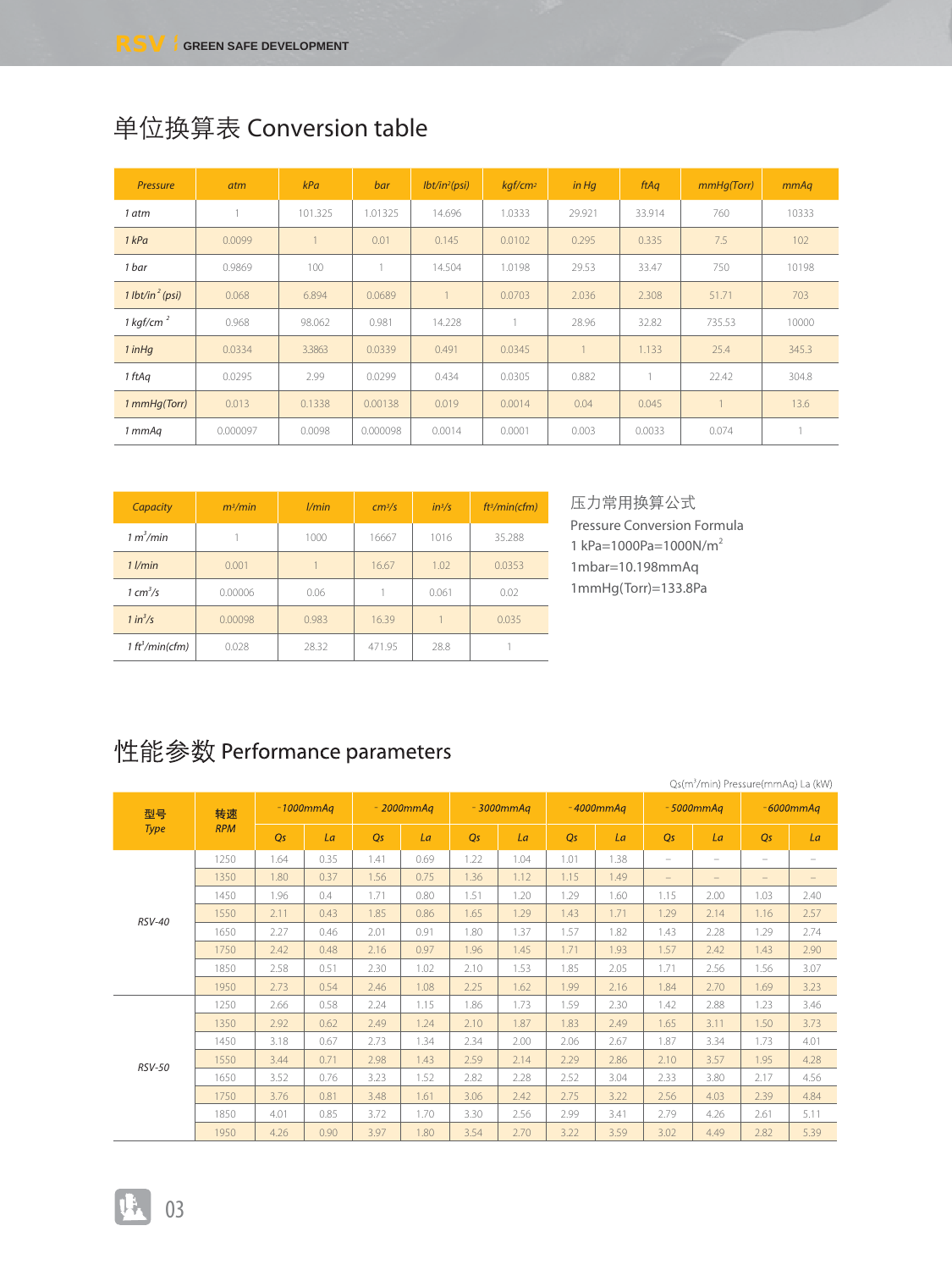|               |            |                |              |                |              |       |              |                |              |       |              | Qs(m <sup>3</sup> /min) Pressure(mmAq) La (kW) |              |
|---------------|------------|----------------|--------------|----------------|--------------|-------|--------------|----------------|--------------|-------|--------------|------------------------------------------------|--------------|
| 型号            | 转速         |                | $-1000mm$ Aq |                | $-2000mm$ Aq |       | $-3000mm$ Aq |                | $-4000mm$ Aq |       | $-5000mm$ Aq |                                                | $-6000mm$ Aq |
| <b>Type</b>   | <b>RPM</b> | Q <sub>S</sub> | La           | Q <sub>S</sub> | La           | Qs    | La           | Q <sub>S</sub> | La           | Qs    | La           | Qs                                             | La           |
|               | 1250       | 3.49           | 0.75         | 3.11           | 1.50         | 2.89  | 2.25         | 2.70           | 2.99         | 2.50  | 3.74         | 2.31                                           | 4.49         |
|               | 1350       | 3.83           | 0.81         | 3.43           | 1.62         | 3.21  | 2.43         | 3.00           | 3.23         | 2.80  | 4.04         | 2.60                                           | 4.85         |
|               | 1450       | 4.17           | 0.87         | 3.75           | 1.74         | 3.52  | 2.61         | 3.30           | 3.47         | 3.10  | 4.34         | 2.88                                           | 5.21         |
|               | 1550       | 4.51           | 0.93         | 4.08           | 1.86         | 3.83  | 2.78         | 3.61           | 3.71         | 3.39  | 4.64         | 3.17                                           | 5.57         |
| <b>RSV-65</b> | 1650       | 4.84           | 0.99         | 4.41           | 1.98         | 4.15  | 2.96         | 3.92           | 3.95         | 3.69  | 4.94         | 3.46                                           | 5.93         |
|               | 1750       | 5.18           | 1.05         | 4.72           | 2.10         | 4.45  | 3.14         | 4.21           | 4.19         | 3.99  | 5.24         | 3.52                                           | 6.29         |
|               | 1850       | 5.52           | 1.11         | 5.05           | 2.22         | 4.77  | 3.32         | 4.52           | 4.43         | 4.29  | 5.54         | 4.03                                           | 6.65         |
|               | 1950       | 5.86           | 1.17         | 5.38           | 2.34         | 5.09  | 3.50         | 4.82           | 4.67         | 4.58  | 5.84         | 4.32                                           | 7.01         |
|               | 1200       | 6.22           | 1.28         | 5.57           | 2.55         | 5.08  | 3.83         | 4.49           | 5.10         | 4.10  | 6.38         | 3.71                                           | 7.65         |
|               | 1300       | 6.82           | 1.38         | 6.14           | 2.76         | 5.63  | 4.15         | 5.03           | 5.53         | 4.63  | 6.91         | 4.22                                           | 8.29         |
|               | 1400       | 7.42           | 1.49         | 6.72           | 2.98         | 6.18  | 4.46         | 5.57           | 5.95         | 5.16  | 7.44         | 4.73                                           | 8.93         |
|               | 1500       | 8.02           | 1.59         | 7.30           | 3.19         | 6.74  | 4.78         | 6.11           | 6.38         | 5.68  | 7.97         | 5.24                                           | 9.57         |
| <b>RSV-80</b> | 1600       | 8.62           | 1.70         | 7.87           | 3.40         | 7.30  | 5.10         | 6.64           | 6.80         | 6.20  | 8.50         | 5.75                                           | 10.21        |
|               | 1650       | 8.92           | 1.75         | 8.16           | 3.51         | 7.58  | 5.26         | 6.91           | 7.02         | 6.47  | 8.77         | 6.00                                           | 10.52        |
|               | 1750       | 9.51           | 1.86         | 8.74           | 3.72         | 8.14  | 5.58         | 7.45           | 7.44         | 7.00  | 9.30         | 6.51                                           | 11.16        |
|               | 1850       | 10.11          | 1.97         | 9.31           | 3.93         | 8.70  | 5.90         | 7.99           | 7.87         | 7.52  | 9.83         | 7.02                                           | 11.80        |
|               | 1950       | 10.71          | 2.07         | 9.88           | 4.15         | 9.25  | 6.22         | 8.53           | 8.29         | 8.05  | 10.36        | 7.52                                           | 12.44        |
|               | 1200       | 9.04           | 1.79         | 8.11           | 3.57         | 7.32  | 5.36         | 6.80           | 7.14         | 6.43  | 8.93         | 6.09                                           | 10.72        |
|               | 1300       | 9.88           | 1.93         | 8.92           | 3.87         | 8.10  | 5.80         | 7.54           | 7.74         | 7.17  | 9.67         | 6.81                                           | 11.61        |
|               | 1400       | 10.72          | 2.08         | 9.72           | 4.17         | 8.88  | 6.25         | 8.30           | 8.33         | 7.91  | 10.42        | 7.51                                           | 12.50        |
|               | 1500       | 11.56          | 2.23         | 10.53          | 4.46         | 9.66  | 6.70         | 9.05           | 8.93         | 8.64  | 11.16        | 8.23                                           | 13.39        |
| RSV-100       | 1600       | 12.40          | 2.38         | 11.33          | 4.76         | 10.44 | 7.14         | 9.81           | 9.52         | 9.38  | 11.91        | 8.94                                           | 14.29        |
|               | 1650       | 12.82          | 2.46         | 11.73          | 4.91         | 10.83 | 7.37         | 10.19          | 9.82         | 9.75  | 12.28        | 9.30                                           | 14.73        |
|               | 1750       | 13.65          | 2.60         | 12.54          | 5.21         | 11.62 | 7.81         | 10.94          | 10.42        | 10.49 | 13.02        | 10.01                                          | 15.63        |
|               | 1850       | 14.49          | 2.75         | 13.34          | 5.51         | 12.39 | 8.26         | 11.69          | 11.01        | 11.23 | 13.77        | 10.73                                          | 16.52        |
|               | 1950       | 15.33          | 2.90         | 14.15          | 5.80         | 13.17 | 8.71         | 12.45          | 11.61        | 11.97 | 14.51        | 11.43                                          | 17.41        |
|               | 1180       | 13.20          | 2.57         | 12.01          | 5.15         | 11.06 | 7.72         | 10.07          | 10.29        | 9.20  | 12.87        | 8.52                                           | 15.44        |
|               | 1250       | 14.06          | 2.73         | 12.84          | 5.45         | 11.86 | 8.18         | 10.85          | 10.90        | 9.96  | 13.63        | 9.25                                           | 16.35        |
|               | 1320       | 14.92          | 2.88         | 13.66          | 5.76         | 12.66 | 8.64         | 11.62          | 11.51        | 10.72 | 14.39        | 9.98                                           | 17.27        |
|               | 1390       | 15.78          | 3.03         | 14.49          | 6.06         | 13.46 | 9.09         | 12.39          | 12.12        | 11.48 | 15.16        | 10.71                                          | 18.19        |
| RSV-125A      | 1470       | 16.77          | 3.21         | 15.44          | 6.41         | 14.37 | 9.62         | 13.28          | 12.82        | 12.34 | 16.03        | 11.54                                          | 19.23        |
|               | 1560       | 17.87          | 3.40         | 16.49          | 6.80         | 15.40 | 10.21        | 14.27          | 13.61        | 13.31 | 17.01        | 12.49                                          | 20.41        |
|               | 1650       | 18.98          | 3.60         | 17.56          | 7.20         | 16.42 | 10.79        | 15.26          | 14.39        | 14.28 | 17.99        | 13.42                                          | 21.59        |
|               | 1750       | 20.20          | 3.82         | 18.74          | 7.63         | 17.57 | 11.45        | 16.37          | 15.26        | 15.36 | 19.08        | 14.47                                          | 22.90        |
|               | 1850       | 21.43          | 4.03         | 19.91          | 8.07         | 18.71 | 12.10        | 17.48          | 16.14        | 16.45 | 20.17        | 15.51                                          | 24.21        |
|               | 1180       | 18.92          | 3.76         | 17.05          | 7.52         | 15.78 | 11.28        | 14.51          | 15.04        | 13.81 | 18.80        | 12.80                                          | 22.56        |
|               | 1250       | 20.17          | 3.98         | 18.25          | 7.97         | 16.95 | 11.95        | 15.63          | 15.94        | 14.91 | 19.92        | 13.86                                          | 23.90        |
|               | 1320       | 21.43          | 4.21         | 19.46          | 8.41         | 18.13 | 12.62        | 16.77          | 16.83        | 16.02 | 21.04        | 14.93                                          | 25.24        |
|               | 1390       | 22.69          | 4.43         | 20.67          | 8.86         | 19.29 | 13.29        | 17.90          | 17.72        | 17.12 | 22.15        | 16.01                                          | 26.58        |
| RSV-125       | 1470       | 24.12          | 4.69         | 22.04          | 9.37         | 20.63 | 14.06        | 19.19          | 18.74        | 18.38 | 23.43        | 17.22                                          | 28.11        |
|               | 1560       | 25.74          | 4.97         | 23.60          | 9.94         | 22.12 | 14.92        | 20.65          | 19.89        | 19.81 | 24.86        | 18.60                                          | 29.83        |
|               | 1650       | 27.35          | 5.26         | 25.14          | 10.52        | 23.63 | 15.78        | 22.10          | 21.04        | 21.23 | 26.29        | 19.98                                          | 31.55        |
|               | 1750       | 29.15          | 5.58         | 26.87          | 11.15        | 25.30 | 16.73        | 23.72          | 22.31        | 22.81 | 27.89        | 21.50                                          | 33.46        |
|               | 1850       | 30.94          | 5.90         | 28.59          | 11.79        | 26.97 | 17.69        | 25.33          | 23.58        | 24.38 | 29.48        | 23.03                                          | 35.38        |
|               | 1180       | 24.30          | 4.85         | 21.84          | 9.70         | 20.42 | 14.55        | 19.11          | 19.40        | 18.28 | 24.25        | 17.04                                          | 29.10        |
|               | 1250       | 25.92          | 5.14         | 23.40          | 10.27        | 21.93 | 15.41        | 20.57          | 20.55        | 19.70 | 25.69        | 18.42                                          | 30.82        |
|               | 1320       | 27.54          | 5.42         | 24.95          | 10.85        | 23.44 | 16.27        | 22.03          | 21.70        | 21.13 | 27.12        | 19.80                                          | 32.55        |
|               | 1390       | 29.16          | 5.71         | 26.51          | 11.42        | 24.94 | 17.14        | 23.49          | 22.85        | 22.55 | 28.56        | 21.17                                          | 34.27        |
| RSV-150       | 1470       | 31.02          | 6.04         | 28.28          | 12.08        | 26.67 | 18.12        | 25.16          | 24.17        | 24.18 | 30.21        | 22.75                                          | 36.25        |
|               | 1560       | 33.10          | 6.41         | 30.29          | 12.82        | 28.61 | 19.23        | 27.03          | 25.64        | 26.01 | 32.06        | 24.52                                          | 38.47        |
|               | 1650       | 35.18          | 6.78         | 32.28          | 13.56        | 30.54 | 20.34        | 28.90          | 27.12        | 27.85 | 33.91        | 26.29                                          | 40.69        |
|               | 1750       | 37.50          | 7.19         | 34.51          | 14.38        | 32.70 | 21.58        | 30.99          | 28.77        | 29.88 | 35.96        | 28.25                                          | 43.15        |
|               | 1850       | 39.81          | 7.60         | 36.73          | 15.21        | 34.85 | 22.81        | 33.07          | 30.41        | 31.93 | 38.01        | 30.23                                          | 45.62        |

# 性能参数 Performance parameters

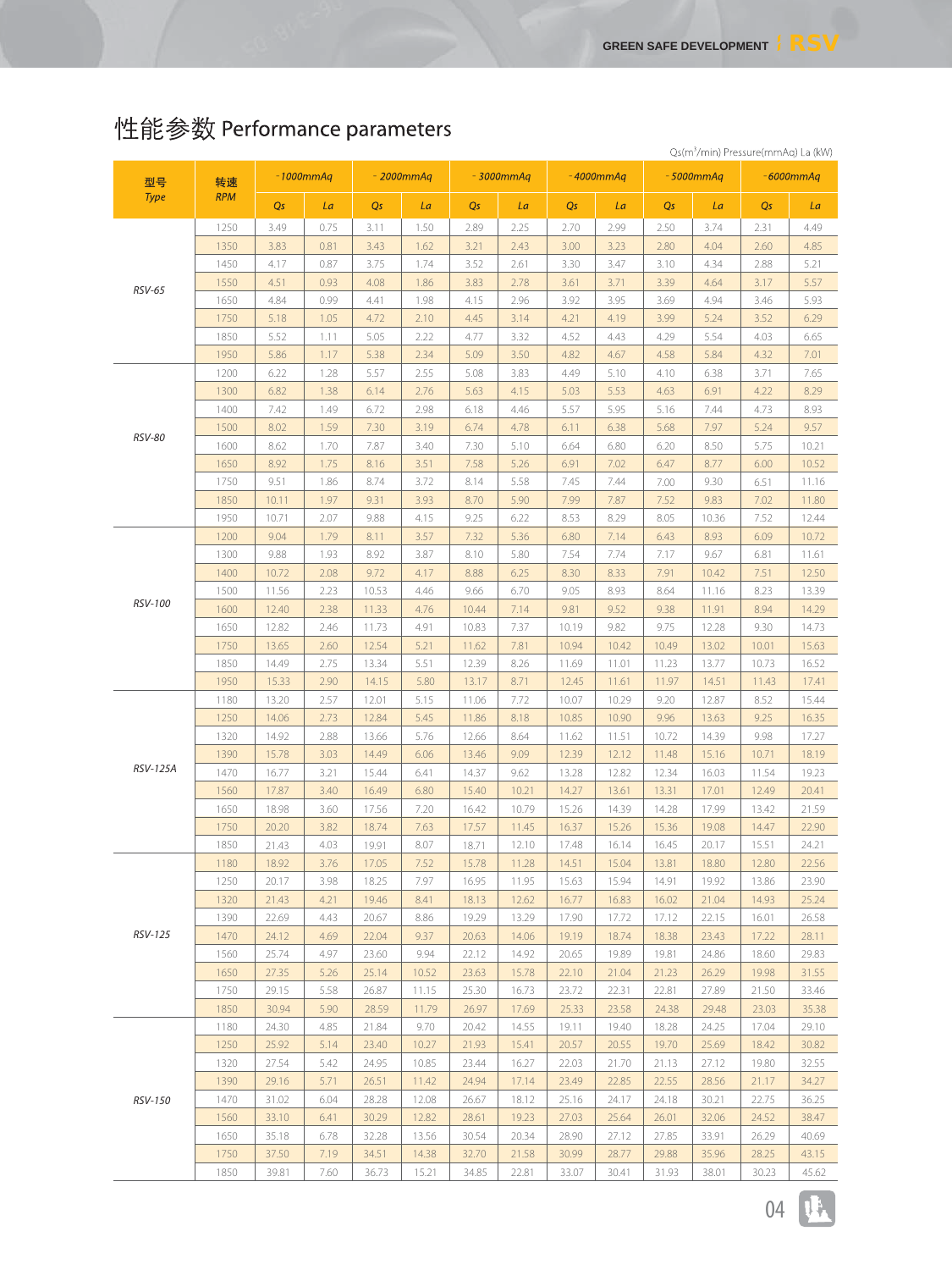|                |            |       |              |       |              |       |              |       |              |       |              | Qs(m <sup>3</sup> /min) Pressure(mmAq) La (kW) |       |
|----------------|------------|-------|--------------|-------|--------------|-------|--------------|-------|--------------|-------|--------------|------------------------------------------------|-------|
| 型号             | 转速         |       | $-1000mm$ Aq |       | $-2000mm$ Aq |       | $-3000mm$ Aq |       | $-4000mm$ Aq |       | $-5000mm$ Aq | $-6000mm$ Aq                                   |       |
| Type           | <b>RPM</b> | Qs    | La           | Qs    | La           | Qs    | La           | Qs    | La           | Qs    | La           | Qs                                             | La    |
|                | 990        | 32.08 | 8.94         | 29.49 | 14.87        | 27.66 | 21.38        | 25.98 | 27.22        | 24.73 | 33.05        | 23.30                                          | 39.85 |
|                | 1050       | 34.21 | 9.43         | 31.54 | 15.84        | 29.65 | 22.36        | 27.91 | 28.19        | 26.60 | 35.97        | 25.12                                          | 41.80 |
|                | 1110       | 36.35 | 9.91         | 33.59 | 16.62        | 31.64 | 23.33        | 29.84 | 30.13        | 28.49 | 37.91        | 26.94                                          | 44.71 |
| RSV-200A       | 1180       | 38.78 | 10.50        | 36.02 | 17.69        | 33.90 | 25.27        | 32.02 | 32.08        | 30.71 | 39.85        | 29.00                                          | 46.66 |
|                | 1250       | 41.31 | 11.08        | 38.35 | 18.86        | 36.25 | 26.24        | 34.29 | 34.02        | 32.85 | 41.80        | 31.14                                          | 49.57 |
|                | 1320       | 43.84 | 11.66        | 40.78 | 19.44        | 38.51 | 28.19        | 36.57 | 36.94        | 35.07 | 44.71        | 33.29                                          | 52.49 |
|                | 1390       | 46.27 | 13.34        | 43.20 | 20.41        | 40.85 | 29.16        | 38.75 | 37.91        | 37.21 | 46.66        | 35.36                                          | 55.40 |
|                | 990        | 41.20 | 11.00        | 37.92 | 18.80        | 35.53 | 26.00        | 33.39 | 34.00        | 31.77 | 43.00        | 29.92                                          | 50.00 |
|                | 1050       | 44.00 | 11.60        | 40.61 | 20.00        | 38.04 | 28.00        | 35.82 | 37.00        | 34.23 | 45.00        | 32.30                                          | 53.00 |
|                | 1110       | 46.70 | 12.20        | 43.20 | 21.00        | 40.64 | 30.00        | 38.34 | 39.00        | 36.61 | 48.00        | 34.60                                          | 56.00 |
| <b>RSV-200</b> | 1180       | 49.90 | 13.10        | 46.27 | 22.00        | 43.62 | 31.00        | 41.22 | 41.00        | 39.42 | 50.00        | 37.32                                          | 59.00 |
|                | 1250       | 53.10 | 13.80        | 49.34 | 24.00        | 46.59 | 33.00        | 44.10 | 44.00        | 42.24 | 53.00        | 40.04                                          | 63.00 |
|                | 1320       | 56.30 | 14.50        | 52.42 | 25.00        | 49.57 | 35.00        | 46.98 | 46.00        | 45.06 | 56.00        | 42.76                                          | 66.00 |
|                | 1390       | 59.50 | 15.20        | 55.49 | 26.00        | 52.55 | 38.00        | 49.86 | 48.00        | 47.87 | 59.00        | 45.56                                          | 70.00 |
|                | 990        | 55.60 | 14.15        | 51.46 | 24.66        | 48.45 | 34.30        | 45.72 | 46.10        | 43.65 | 55.74        | 41.40                                          | 66.46 |
|                | 1050       | 59.30 | 15.00        | 55.10 | 25.73        | 51.80 | 36.45        | 49.05 | 48.24        | 46.90 | 59.00        | 44.46                                          | 69.88 |
|                | 1110       | 63.00 | 15.75        | 58.56 | 27.87        | 55.24 | 39.66        | 52.29 | 51.46        | 50.16 | 62.18        | 47.60                                          | 73.97 |
| RSV-250        | 1180       | 67.20 | 16.72        | 62.69 | 28.94        | 59.24 | 41.80        | 56.16 | 54.67        | 53.94 | 66.46        | 51.26                                          | 79.33 |
|                | 1250       | 71.50 | 17.80        | 66.82 | 31.09        | 63.24 | 45.02        | 60.03 | 58.81        | 57.64 | 69.68        | 54.83                                          | 83.62 |
|                | 1320       | 75.80 | 18.76        | 70.94 | 32.16        | 67.24 | 47.17        | 63.90 | 60.00        | 61.42 | 73.97        | 58.48                                          | 87.90 |
|                | 1390       | 80.10 | 19.72        | 74.88 | 34.30        | 71.15 | 49.31        | 67.95 | 63.25        | 65.21 | 78.26        | 62.14                                          | 93.26 |
|                | 1000       | 76.8  | 19.5         | 71.0  | 34.0         | 67.0  | 47.3         | 63.1  | 63.7         | 60.5  | 76.9         | 57.2                                           | 92.6  |
| RSV-300A       | 1150       | 90.0  | 22.5         | 83.2  | 39.1         | 78.5  | 54.4         | 73.9  | 73.2         | 71.0  | 88.4         | 67.1                                           | 106.4 |
|                | 1300       | 101.6 | 25.1         | 95.0  | 43.1         | 90.1  | 63.2         | 85.6  | 80.4         | 82.3  | 99.1         | 78.4                                           | 117.8 |
|                | 1450       | 115.5 | 28.0         | 108.1 | 48.1         | 102.4 | 70.5         | 97.5  | 89.7         | 93.6  | 110.6        | 89.1                                           | 134.0 |
|                | 900        | 111.5 | 26.6         | 103.9 | 50.1         | 98.2  | 71.6         | 92.6  | 91.4         | 88.7  | 109.7        | 84.0                                           | 126.7 |
|                | 1000       | 124.5 | 29.6         | 116.7 | 57.0         | 110.6 | 80.9         | 104.6 | 102.9        | 100.4 | 123.3        | 95.3                                           | 142.1 |
| RSV-300        | 1100       | 138.1 | 34.5         | 129.7 | 63.9         | 123.1 | 90.2         | 116.7 | 114.4        | 112.3 | 136.8        | 106.8                                          | 157.6 |
|                | 1200       | 151.7 | 39.5         | 142.6 | 70.8         | 135.6 | 99.5         | 128.8 | 125.9        | 124.1 | 150.4        | 118.2                                          | 171.9 |
|                | 1300       | 165.3 | 44.5         | 155.6 | 83.6         | 148.2 | 108.8        | 141.0 | 137.4        | 136.0 | 164.0        | 129.7                                          | 188.4 |
|                | 1400       | 178.0 | 47.9         | 167.6 | 90.0         | 159.6 | 117.2        | 151.9 | 148.0        | 146.5 | 176.6        | 139.7                                          | 202.9 |

# 性能参数 Performance parameters

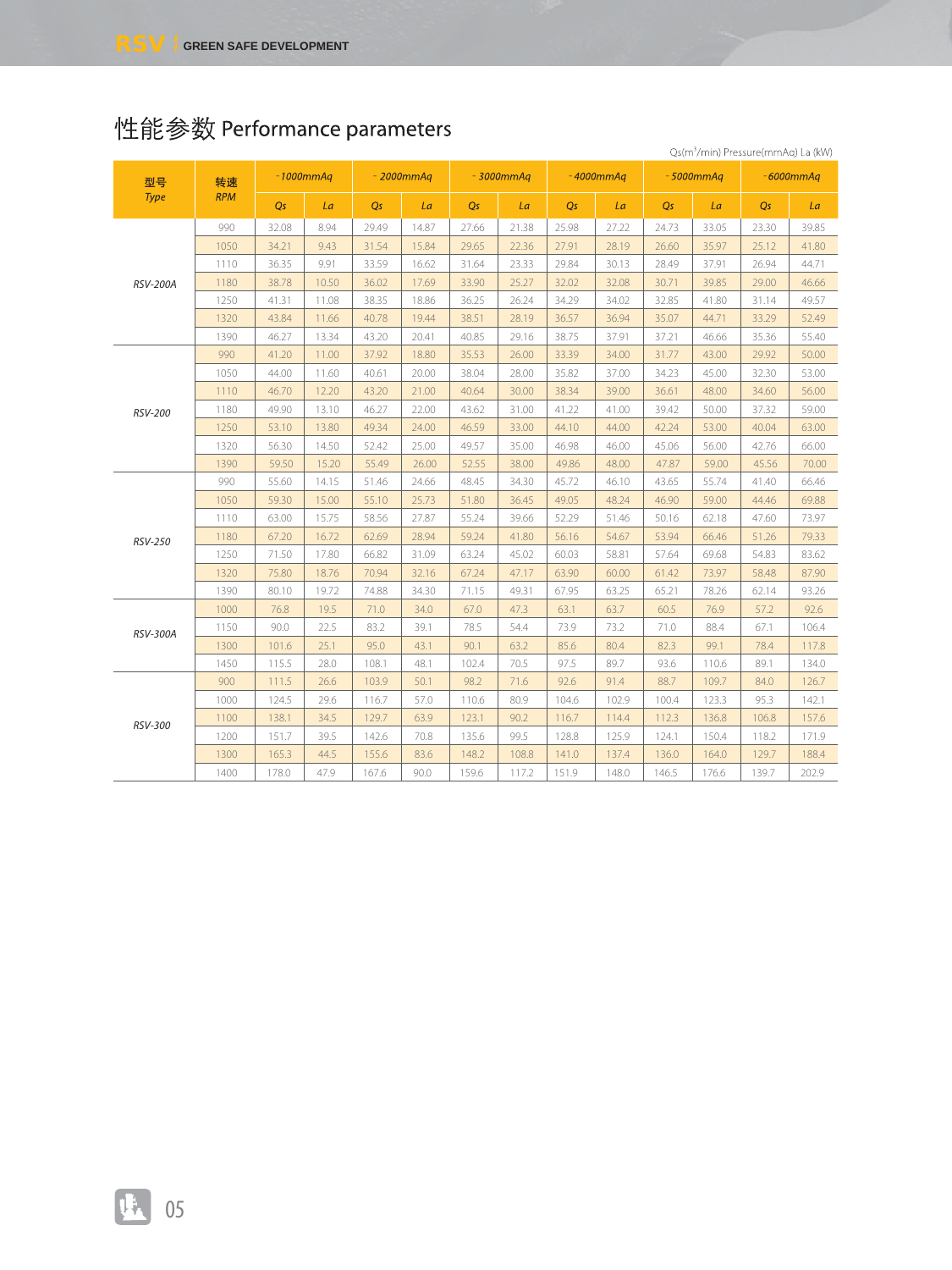

# 外形尺寸图 Installation dimensions

|                   |                |       |     |       |       |     |      |     |      |    |          |                |                              |      |                |     | 单位: Unit(mm)         |
|-------------------|----------------|-------|-----|-------|-------|-----|------|-----|------|----|----------|----------------|------------------------------|------|----------------|-----|----------------------|
| 型号<br><b>Type</b> | $\overline{A}$ | B     |     | D     | E     | F   | G    | H   |      |    | $\kappa$ | $\overline{M}$ | $\overline{N}$               | O    | $\overline{R}$ | Ød  | $n-\cancel{0}d1$     |
| <b>RSV-40</b>     | 245            | 205   | 46  | 104   | 140   | 180 | 841  | 98  | 444  | 25 | 350      | 500            | $\sim$                       | 681  | 531            | 110 | $4 - 018$            |
| <b>RSV-50</b>     | 295            | 245   | 80  | 103.5 | 157   | 200 | 1136 | 110 | 594  | 20 | 410      | 620            | $\overline{\phantom{a}}$     | 896  | 556            | 125 | $4 - 18$             |
| <b>RSV-65</b>     | 306            | 275   | 80  | 104   | 152   | 200 | 1181 | 115 | 594  | 20 | 410      | 620            | $\sim$                       | 996  | 556            | 145 | $4 - 18$             |
| <b>RSV-80</b>     | 400            | 300   | 80  | 106.5 | 180   | 220 | 1406 | 128 | 864  | 20 | 510      | 670            | $\qquad \qquad \blacksquare$ | 1181 | 621            | 160 | $8 - 18$             |
| <b>RSV-100</b>    | 442            | 350   | 100 | 106.5 | 180   | 250 | 1416 | 164 | 864  | 20 | 560      | 760            | $\sim$                       | 1216 | 691            | 180 | $8 - 18$             |
| <b>RSV-125A</b>   | 440            | 370.5 | 120 | 134.5 | 250   | 300 | 1530 | 202 | 1354 | 22 | 556      | 900            | $\overline{\phantom{a}}$     | 1305 | 800            | 210 | $8 - \varnothing$ 18 |
| <b>RSV-125</b>    | 500            | 430.5 | 120 | 157.5 | 262   | 300 | 1525 | 202 | 1354 | 22 | 556      | 900            | $\sim$                       | 1300 | 795            | 210 | $8 - \varnothing$ 18 |
| <b>RSV-150</b>    | 536            | 485.5 | 120 | 163.5 | 251.5 | 320 | 1695 | 240 | 1354 | 22 | 556      | 900            | $\qquad \qquad =$            | 1415 | 820            | 240 | $8 - 022$            |
| <b>RSV-200A</b>   | 529            | 460   | 160 | 198   | 360   | 315 | 2035 | 315 | 1544 | 30 | 790      | 1300           | 650                          | 1685 | 1035           | 295 | $8 - 022$            |
| <b>RSV-200</b>    | 570            | 510   | 160 | 195   | 360   | 315 | 2035 | 315 | 1544 | 30 | 940      | 1300           | 650                          | 1685 | 1035           | 295 | $8 - 022$            |
| <b>RSV-250</b>    | 695            | 585   | 160 | 215   | 360   | 350 | 2270 | 350 | 1744 | 30 | 940      | 1400           | 700                          | 1870 | 1070           | 350 | 12-022               |
| <b>RSV-300A</b>   | 830            | 723   | 160 | 255   | 356   | 470 | 2485 | 470 | 1869 | 30 | 940      | 1500           | 750                          | 2085 | 1085           | 400 | 12-022               |
| <b>RSV-300</b>    | 750            | 685   | 250 | 300   | 560   | 470 | 2880 | 470 | 1869 | 30 | 1030     | 2000           | 1000                         | 2480 | 1480           | 400 | $12 - 022$           |

## 地脚螺栓 Anchor bolt



|                                |     |    |     |             | $#11$ . UNILIMIN                |
|--------------------------------|-----|----|-----|-------------|---------------------------------|
| 地脚螺栓<br>M Anchor bolt GB799-88 | Α   | Н  |     | $G\times G$ | 适用型号<br><b>Application type</b> |
| M12                            | 60  | 36 | 224 | 100×100     | RSV-40,50,65,80                 |
| M <sub>16</sub>                | 720 | 45 | 275 | 20×120      | RSV-100,125A,125,150            |
| M20                            | 300 | 55 | 345 | 50×150      | RSV-200A,200,250,300A,300       |

注:1.图注E为最小尺寸,根据安装的土壤情况,应适当加深。 2.GxG为二次浇灌前的预留孔尺寸。

Note:1. The note E on the drawing is the minimum size, it shall be deepened properly according to the soill condition in the installation place.

2. GxG is the size of the preformed holes for the secondary casting.

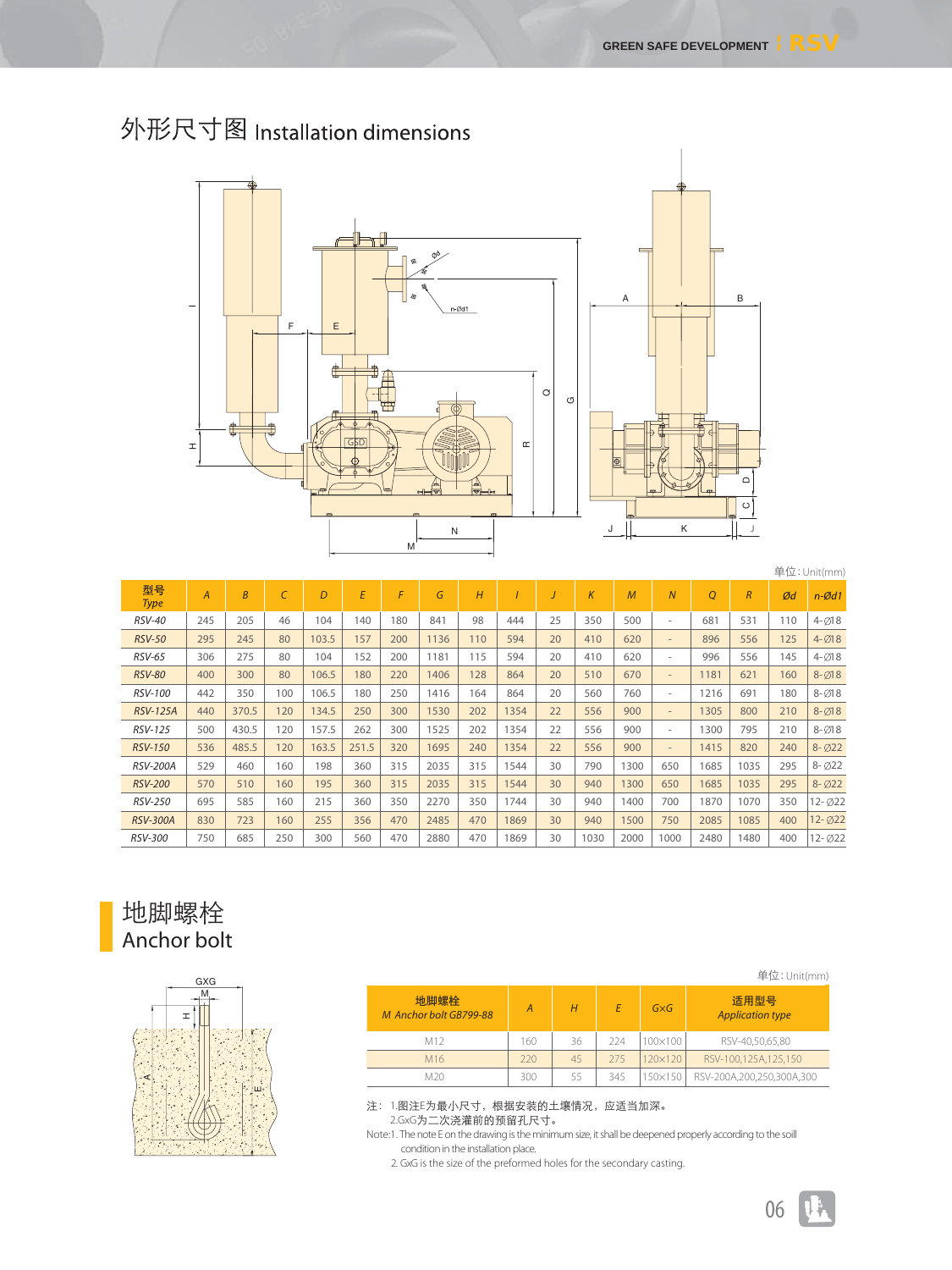#### 出口消音器 Outlet silencer



|                   |                |           |     |     |     |     |                     |                      | 单位: Unit(mm)                    |
|-------------------|----------------|-----------|-----|-----|-----|-----|---------------------|----------------------|---------------------------------|
| 型묵<br><b>Type</b> | $\overline{A}$ | $ØB*T$    | ØC  | D   | ØE  | ØF  | $n - \varnothing H$ | 重量<br>Weight<br>(kq) | 适用型号<br><b>Application type</b> |
| <b>SS40</b>       | 400            | $109*1.2$ | 170 | 70  | 105 | 130 | $4 - Ø15$           | 7.0                  | RSV-40                          |
| <b>SS50</b>       | 550            | 140*2.75  | 165 | 80  | 120 | 155 | $4 - Ø18$           | 11.0                 | <b>RSV-50</b>                   |
| SS65              | 550            | 165*2.75  | 200 | 85  | 140 | 175 | $4 - Ø18$           | 14.7                 | <b>RSV-65</b>                   |
| <b>SS80</b>       | 820            | 219*2.75  | 245 | 160 | 150 | 185 | $8 - Ø18$           | 25.4                 | <b>RSV-80</b>                   |
| <b>SS100</b>      | 820            | 245*3     | 273 | 160 | 175 | 210 | $8 - Ø18$           | 28.0                 | <b>RSV-100</b>                  |
| <b>SS125</b>      | 1310           | $273*3$   | 315 | 185 | 210 | 250 | $8 - 022$           | 42.0                 | <b>RSV-125(A)</b>               |
| SS150             | 1310           | 299*3     | 345 | 190 | 240 | 280 | $8 - 022$           | 45.3                 | <b>RSV-150</b>                  |
| <b>SS200</b>      | 1500           | $400*3$   | 500 | 230 | 290 | 330 | 12-022              | 67.8                 | <b>RSV-200(A)</b>               |
| SS250             | 1700           | 400*3     | 500 | 230 | 355 | 400 | 12-022              | 81.2                 | <b>RSV-250</b>                  |
| <b>SS300</b>      | 1825           | $500*3$   | 650 | 350 | 400 | 445 | 16-Ø22              | 108                  | RSV-300(A)                      |

三通 T -joint

单位:Unit(mm)



| 型묵<br><b>Type</b> | H   | ØD  | ØD1 | ØD2 | ØG  | $n-\mathcal{O}d$ | t  | <b>Rp</b>      |
|-------------------|-----|-----|-----|-----|-----|------------------|----|----------------|
| <b>RSV-40</b>     | 200 | 140 | 50  | 63  | 105 | $4 - 019$        | 16 | 1.5''          |
| <b>RSV-50</b>     | 200 | 155 | 50  | 63  | 120 | $4 - 019$        | 16 | 1.5''          |
| <b>RSV-65</b>     | 200 | 175 | 50  | 83  | 140 | $4 - 019$        | 18 | 1.5''          |
| <b>RSV-80</b>     | 200 | 185 | 70  | 95  | 150 | $8 - Ø19$        | 18 | 1.5''          |
| <b>RSV-100</b>    | 250 | 210 | 70  | 114 | 175 | $8 - 019$        | 18 | 2 <sup>n</sup> |
| RSV-125(A)        | 250 | 250 | 70  | 140 | 210 | $8 - 023$        | 20 | 2'             |
| <b>RSV-150</b>    | 250 | 280 | 70  | 168 | 240 | $8 - 023$        | 22 | 2 <sup>n</sup> |
| <b>RSV-200(A)</b> | 250 | 330 | 70  | 219 | 290 | $12 - 023$       | 22 | 2 <sup>n</sup> |
| <b>RSV-250</b>    | 250 | 400 | 70  | 273 | 355 | 12-025           | 24 | 2 <sup>n</sup> |
| RSV-300(A)        | 250 | 445 | 70  | 325 | 400 | $16 - 025$       | 24 | 2 <sup>n</sup> |

### 真空泄压阀 Vacuum pressure release valve



|            |    |    |     |    |     |    | 单位: Unit(mm)                    |
|------------|----|----|-----|----|-----|----|---------------------------------|
| 型号<br>Type | А  | a  |     |    | Н   | h  | 适用型号<br><b>Application type</b> |
| G1.5       | 25 | 18 | 97  | 66 | 175 | 70 | RSV-40, 50, 65, 80              |
| G2''       | 35 | 25 | 125 | 85 | 218 | 91 | RSV-100~300                     |

07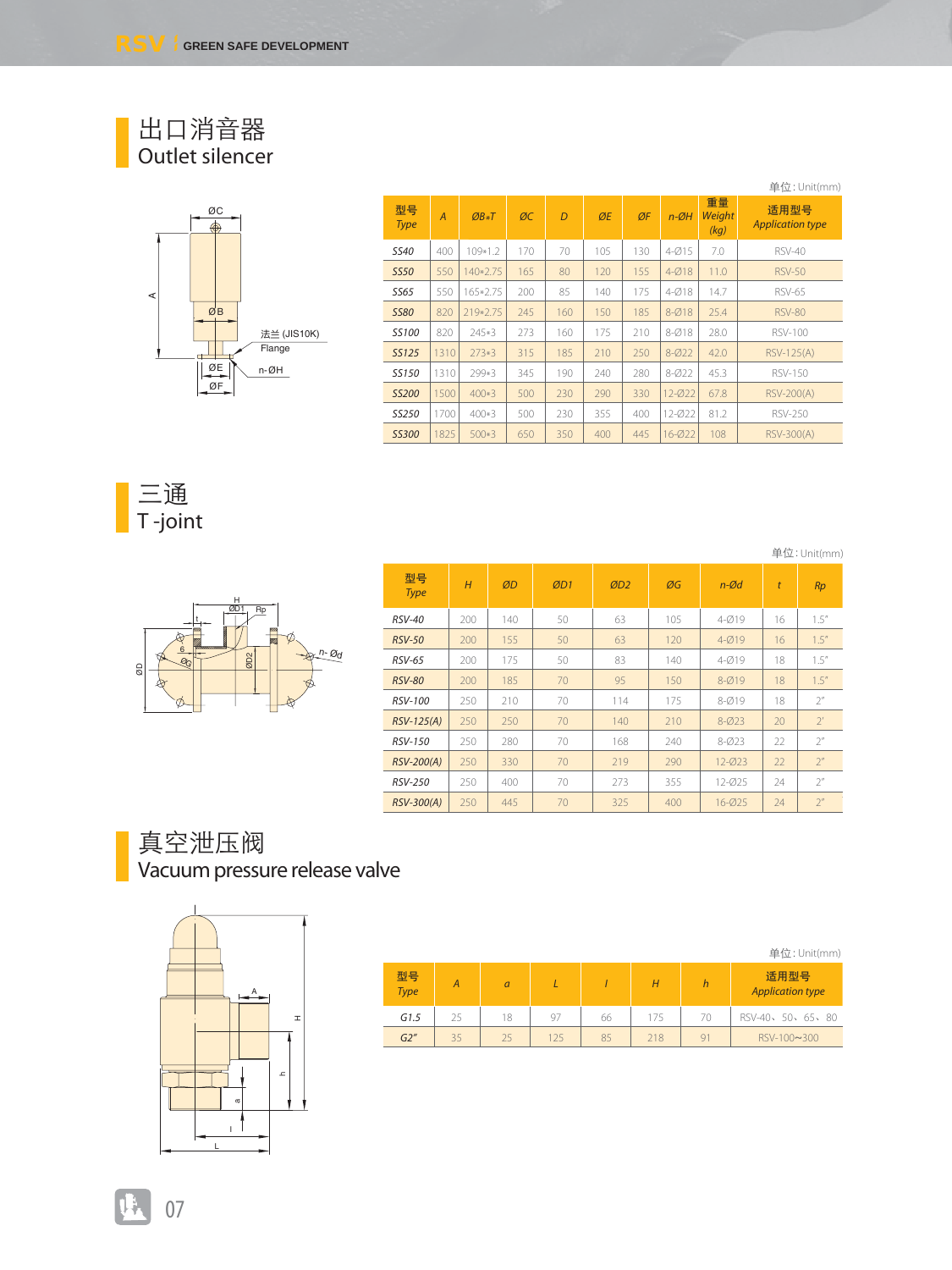#### 真空过滤桶 Vacuum filter vat





|                   |                |                |     |       |     |                       |                |     |                       |     | 单位: Unit(mm) |
|-------------------|----------------|----------------|-----|-------|-----|-----------------------|----------------|-----|-----------------------|-----|--------------|
| 型号<br><b>Type</b> | $\overline{A}$ | $\overline{B}$ | ØC  | R1    | ØD1 | $n_1 - \emptyset d_1$ | R <sub>2</sub> | ØD2 | $n_2 - \emptyset d_2$ | E   | ØG           |
| DN-40             | 310            | 150            | 350 | 55    | 150 | $4 - 018$             | 52.5           | 140 | $4 - 019$             | 230 | 244          |
| <b>DN-50</b>      | 580            | 340            | 350 | 62.5  | 165 | $4 - 018$             | 60             | 155 | $4 - 019$             | 225 | 244          |
| $DN-65$           | 625            | 440            | 350 | 72.5  | 185 | $4 - 018$             | 70             | 175 | $4 - 019$             | 225 | 244          |
| <b>DN-80</b>      | 785            | 560            | 380 | 80    | 200 | $8 - Ø18$             | 75             | 185 | $8 - Ø19$             | 250 | 280          |
| DN-100            | 825            | 525            | 380 | 90    | 220 | $8 - Ø18$             | 87.5           | 210 | $8 - 019$             | 250 | 280          |
| $DN-125(A)$       | 730            | 505            | 460 | 105   | 250 | $8 - Ø18$             | 105            | 250 | $8 - 023$             | 280 | 360          |
| DN-150            | 875            | 595            | 460 | 120   | 285 | $8 - 022$             | 120            | 280 | $8 - 023$             | 280 | 360          |
| $DN-200(A)$       | 1000           | 650            | 570 | 147.5 | 340 | $8 - 022$             | 145            | 330 | 12-023                | 335 | 470          |
| DN-250            | 1200           | 800            | 570 | 175   | 395 | 12-022                | 177.5          | 400 | 12-025                | 335 | 470          |
| $DN-300(A)$       | 1450           | 1000           | 700 | 200   | 445 | 12-022                | 200            | 445 | 16-Ø25                | 400 | 600          |

真空弯头 Vacuum elbow





|                   | 单位: Unit(mm)   |                |     |                            |            |                  |                                 |  |
|-------------------|----------------|----------------|-----|----------------------------|------------|------------------|---------------------------------|--|
| 型묵<br><b>Type</b> | $\overline{A}$ | $\overline{B}$ | ØD  | $\emptyset$ d <sub>1</sub> | $\epsilon$ | $n-\mathcal{O}d$ | 适用型号<br><b>Application type</b> |  |
| DN-40             | 180            | 98             | 140 | 105                        | 16         | $4 - Ø19$        | <b>RSV-40</b>                   |  |
| <b>DN-50</b>      | 200            | 110            | 155 | 120                        | 16         | $4 - 019$        | <b>RSV-50</b>                   |  |
| DN-65             | 200            | 115            | 175 | 140                        | 18         | $4 - 019$        | <b>RSV-65</b>                   |  |
| <b>DN-80</b>      | 220            | 128            | 185 | 150                        | 18         | $8 - Ø19$        | <b>RSV-80</b>                   |  |
| DN-100            | 250            | 164            | 210 | 175                        | 18         | $8 - 019$        | <b>RSV-100</b>                  |  |
| $DN-125$          | 300            | 202            | 250 | 210                        | 20         | $8 - 023$        | <b>RSV125(A)</b>                |  |
| DN-150            | 320            | 240            | 280 | 240                        | 22         | $8 - 023$        | <b>RSV-150</b>                  |  |
| <b>DN-200</b>     | 315            | 315            | 330 | 290                        | 22         | $12 - 023$       | <b>RSV-200(A)</b>               |  |
| DN-250            | 350            | 350            | 400 | 355                        | 24         | 12-025           | <b>RSV-250</b>                  |  |
| <b>DN-300</b>     | 470            | 470            | 445 | 400                        | 24         | 16-025           | RSV-300(A)                      |  |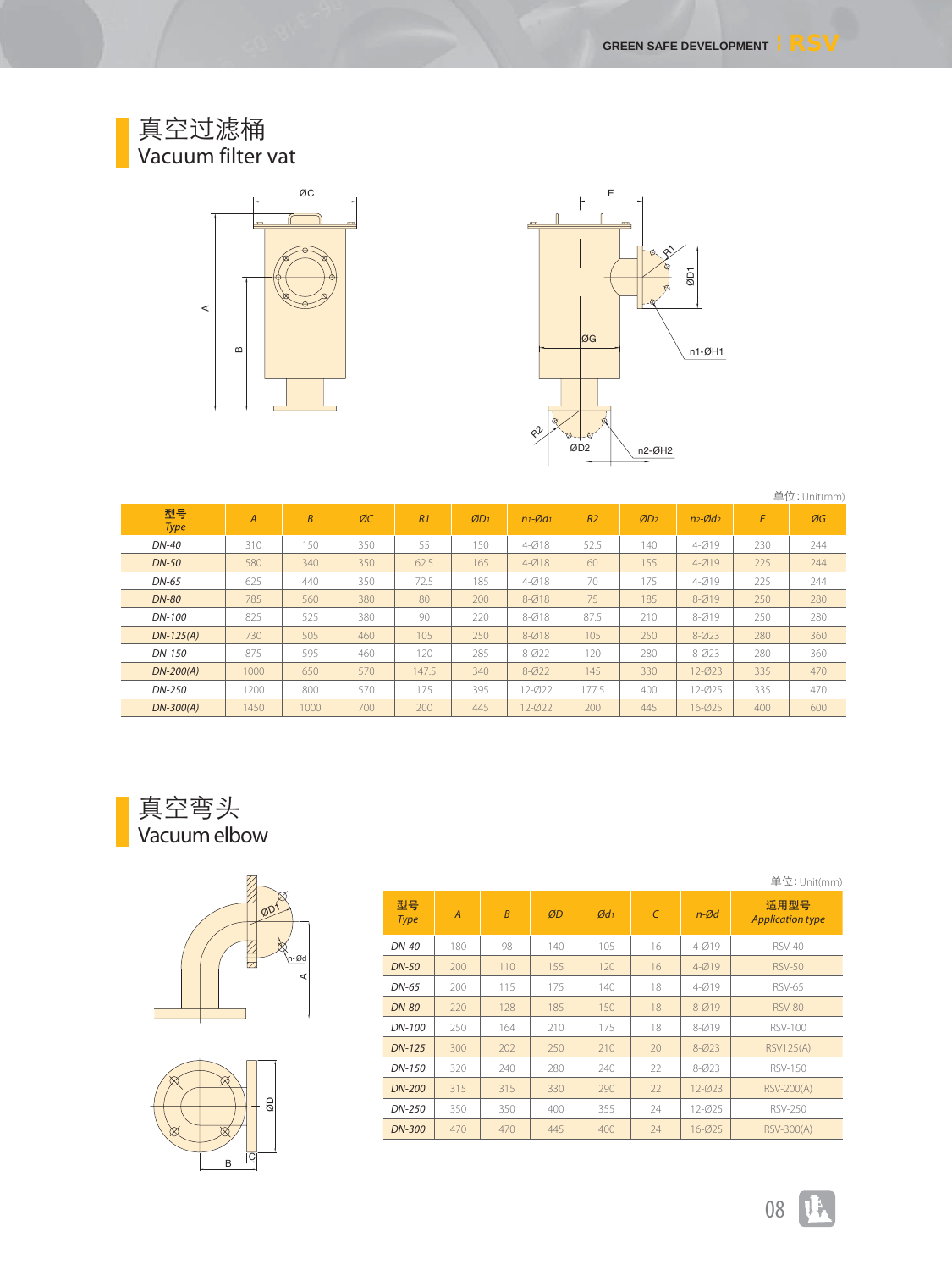## 用途说明 Applications



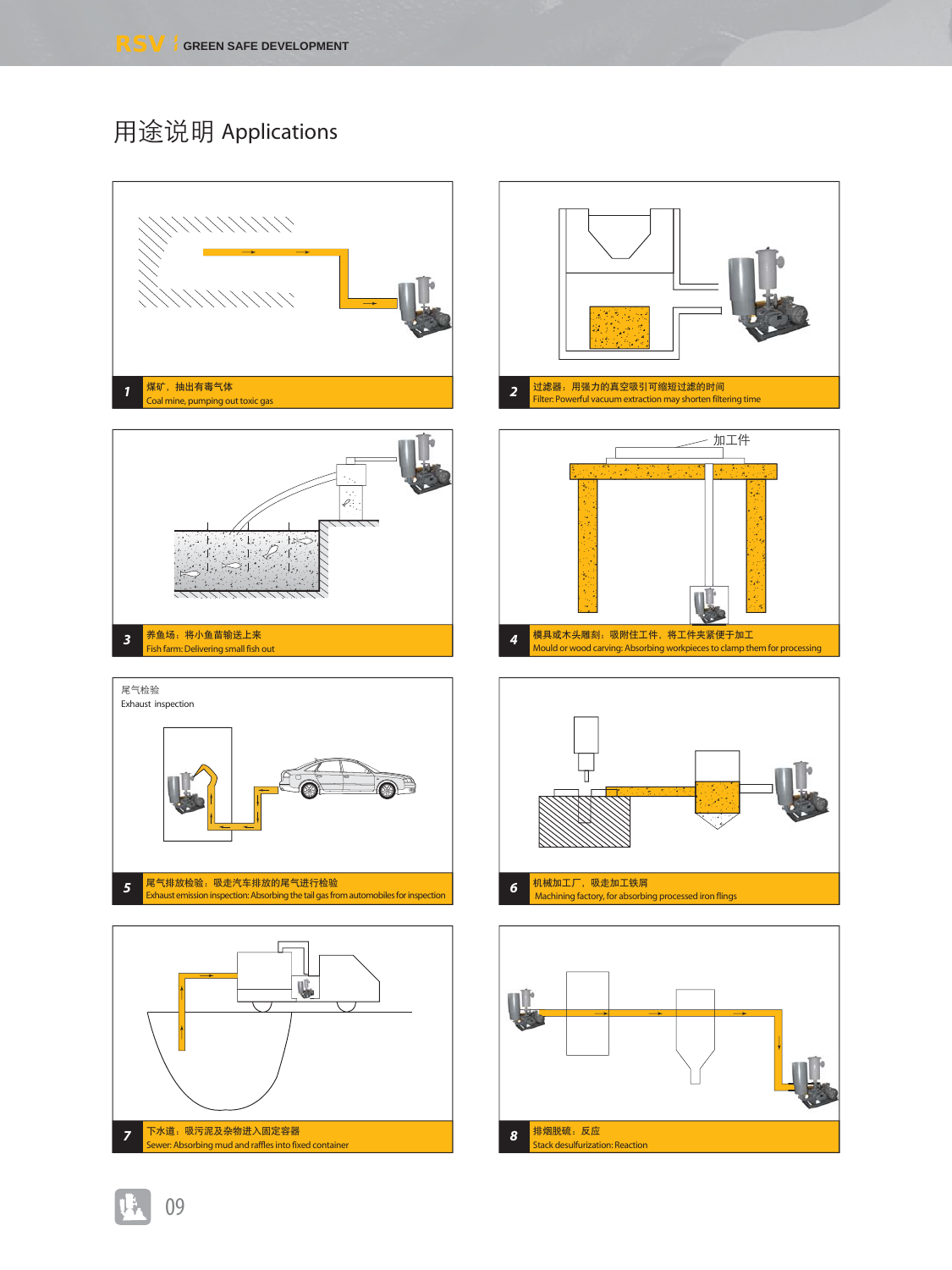